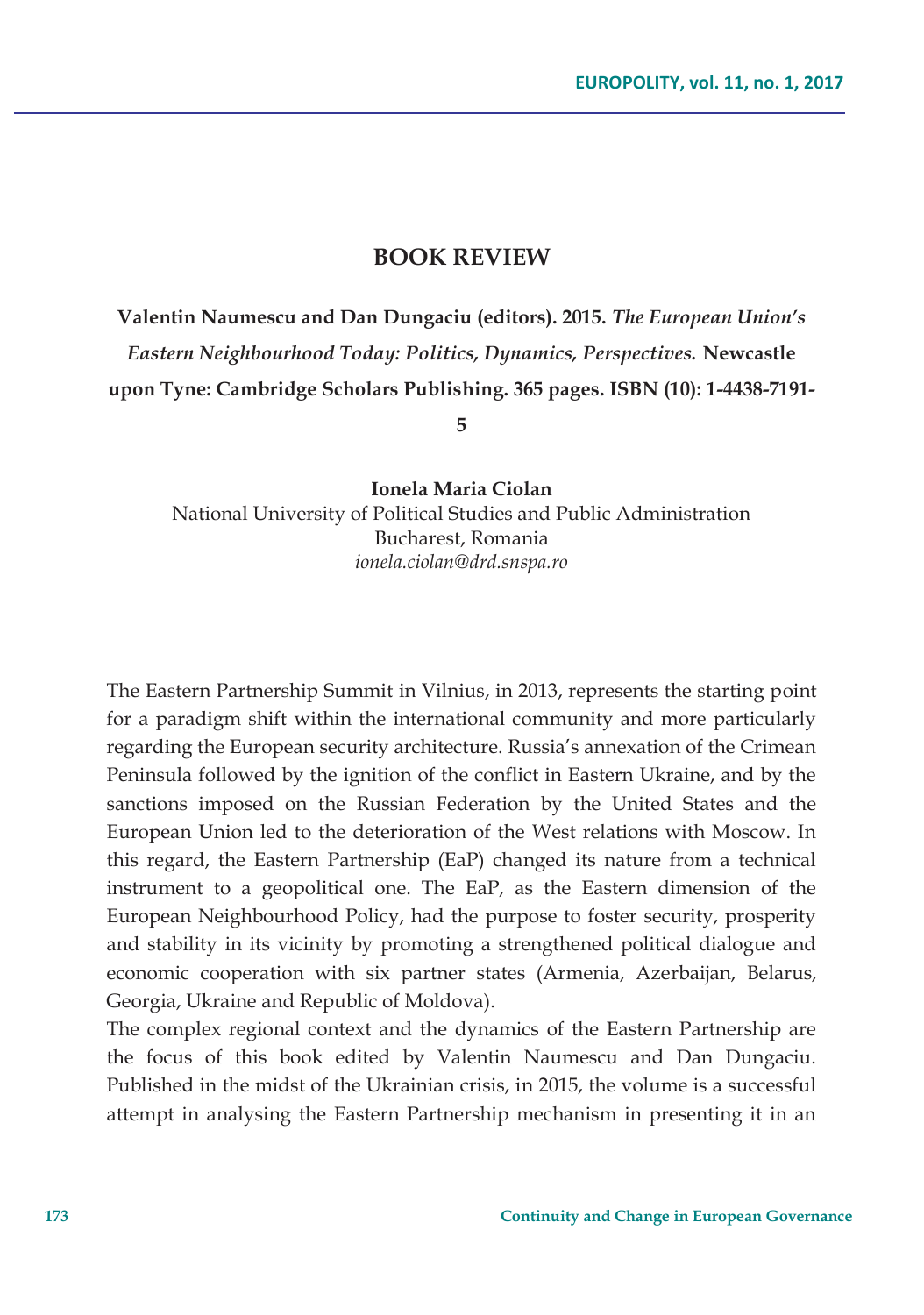analytical, objective way. The book does not only offer a critical review of the Eastern Partnership but also various scenarios through which the weaknesses of the Eastern Partnership can be transformed into opportunities by the European Union."The European Union's Eastern Neighbourhood Today: Politics, Dynamics, Perspectives" comprises fourteen articles that tackle high sensitive subjects for the region using various relevant study cases and different theoretical approaches.

In the introduction of the volume, Valentin Naumescu makes a comprehensive contextualization to the topic, framing the events in the broader regional and international context. In this regard, the author starts by defining the concept of "Eastern Europe" and explains how it has ideological connotations being used in different time periods to delimit different geographical areas. Currently, as Naumescu suggests, "Eastern Europe" is perceived as a synonym for the Eastern Partnership, a "buffer zone" between the Euro-Atlantic organizations and the Russian Federation. The second part of the introduction rises a question that has became, since the publication of this book, one of the most debatable subjects within the international relations domain. By asking if the Ukraine crisis represents the starting point for a Cold War II between the West and Russia. Analysing this hypothesis , the author successfully foresee one of the hottest discussed and researched themes, the ignition of a New Cold War, that became more acknowledged by mass-media and policy makers after 2016.

 The first part of the volume "The Eastern Partnership at a Crossroads: Success or Failure, Realism or Illusion?" offers a holistic approach upon the creation, implementation and the objectives of the Eastern Partnership in terms to the different perspectives of the engaged actors. In this regard, the article "Poland and the Creation of the EaP: Between Western Preferences and Eastern Concerns" by Ruxandra Iordache is a good example concerning the rationale belonging to one of the founding states, Poland, regarding the need to create this initiative.

The article of Lucian Jora, "Functional Aspects of the EU Eastern Partnership on Debate", goes further on and identifies the major challenges and weaknesses of the reports and analysis on the Eastern Partnership and present some solutions for realistic ground-based feasibility studies that the author considers necessary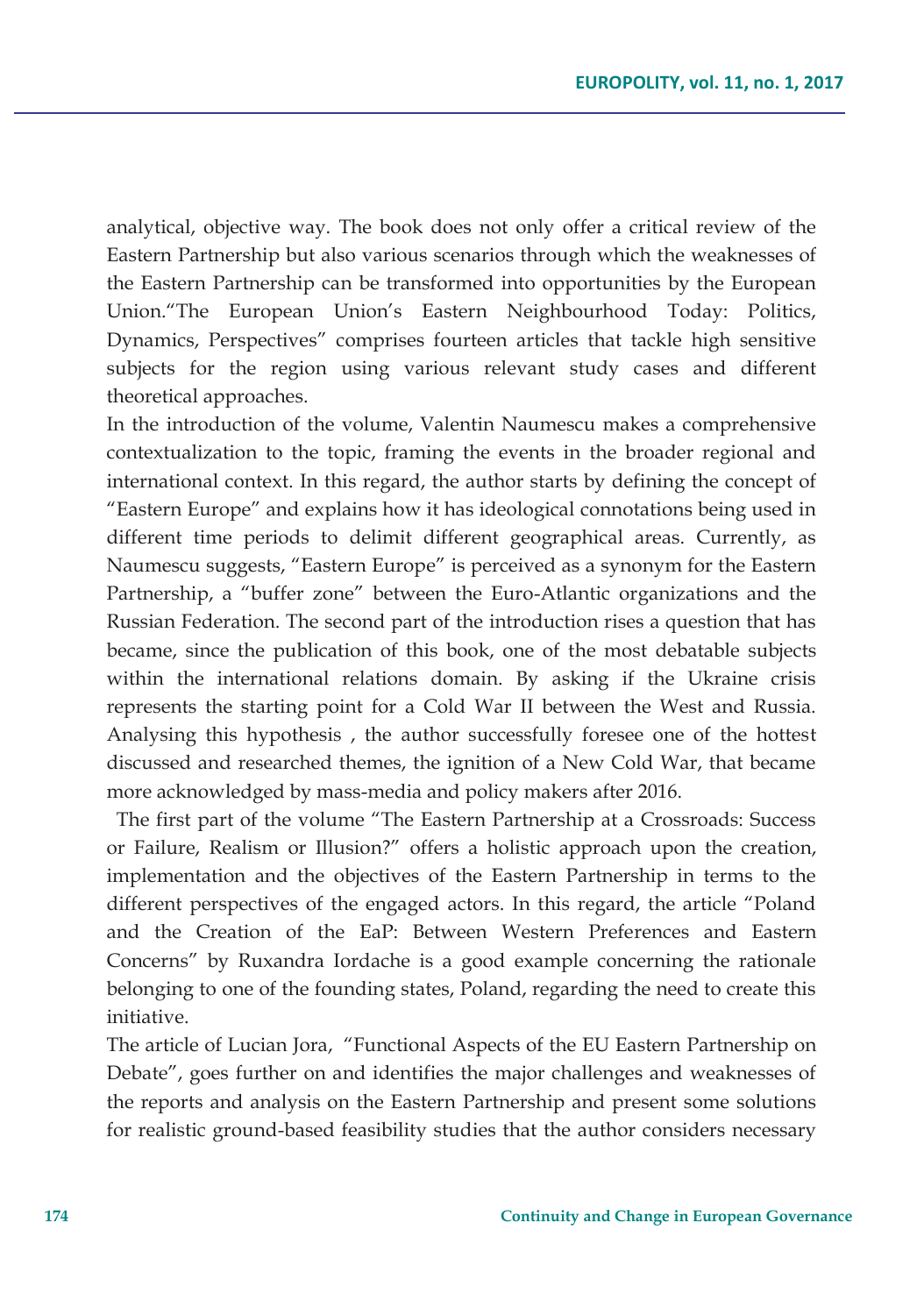for the future implementation of the European projects. The third article "Implications on the Security and Stability of the Eastern Partnership" researches the interests of the European Union towards its Eastern neighbourhood with a focus on security and the impact of the EaP on the relations between the European Union and Russia. On the next article, "The Eastern Partnership and the Question of the EU's Political Identity: The Case of Belarus" Lucian-Ştefan Dumitrescu and Darie Cristea study the political identity of Belarus in relations with the EU identity and the Russian identity by employing the concepts of "othering process" and "significant other". In the last article of this section, "Frozen Conflicts in South Caucasus and their Impact on the Eastern Partnership: The case of Georgia and its Break-away Republics of Abkhazia and South Ossetia", the authors - Laura M. Herța and Alexandra Sabou- using socioconstructivism (with an accent on the socialization concept) present the implications of EU norms on the relations of Georgia with its break-away territories. As a critical review of the EU's norms that were internalized by Georgia, the article offers a complex view of the dynamics between the Georgian state and Abkhazia and South Ossetia.

The second part of the book entitled "Eastern Europe" Today: Weaknesses, Dilemmas and Opportunities" goes beyond the study of the Eastern Partnership and researches the challenges of the region. Among the most discussed topics in this segment, we can identify: political discourse, NATO on its Eastern Flank, energy security in the Black Sea region, the Association Agreement and the DCFTA in Ukraine, and the European integration of Moldova. In the article "Energy Security—A Core Issue for Consolidating the Eastern Border: The EU in Search of a New Black Sea Strategy", Dragoș Păun and Oana Poiană examine the current situation in the Black Sea region with a focus on energy security and suggest that in order to avoid an "energy cold war" the EU should rethink its Black Sea Strategy in order to make it more comprehensive, inclusive and suitable for the long-term needs of the Black Sea countries. The relations between the EU and Ukraine are the subject of the article "EU-Ukraine: The Need for a Revisited Approach". In this material, Georgiana Ciceo by using conditionality and socialization underpins the weaknesses and challenges of the relation between Brussels and Kiev and suggests that "the EU needs to come up with a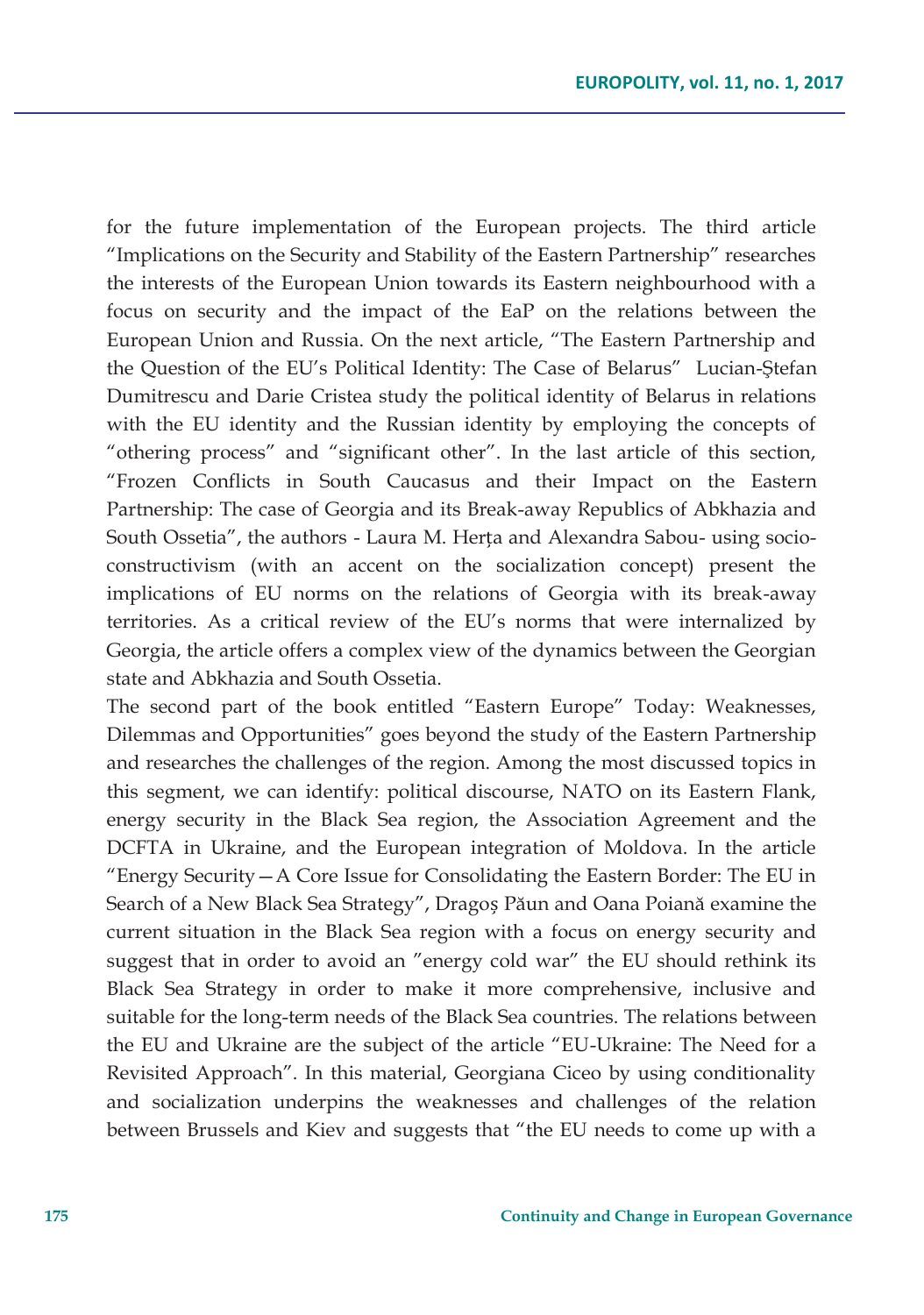more vigorous and sympathetic approach to conditionality". In the third article, "Ukraine at an Economic Crossroads", Cristian Conțan presents the dynamics of the EU-Ukraine-Russia from an economic point of view. The author employs an overview of the function that economy played for the rationale, motifs and actions of the states involved in the Ukrainian crisis. Vincent Henry and Sergiu Mişcoiu in "Political Discourses, Search for Identity and National Imagination in the Republic of Moldova" change the focus from Ukraine to Moldova. By using discourse theory in researching the speeches of high-ranking dignitaries, the authors aim at examining the evolution of the Moldavan identity process building. The following analysis, "Romania and the Republic of Moldova: Common Assets and Challenges amid the Europe 2020 Agenda" by Adrian-Gabriel Corpădean proposes to examine the implementation of the Europe 2020 Agenda by a comparison between Romania and Republic of Moldova with the purpose to lay out the challenges for the European integration process for Moldova. "The Case for the Rebalancing of NATO on the Eastern Flank" of the authors - Octavian Manea and Paulina Iżewicz – moves beyond the analysis focused on the EU and approaches the security challenges of the Eastern Flak, followed by a critical review to the NATO Summit in Wales and finalising with some recommendations that might strengthen the position of the Alliance in the region. In the last article of this section, "The Insecurity Concept of the EU-r-ASIAN Borderline: The Caucasus", Bogdan Nedea studies the new emerging security paradigm in the South Caucasus, highlighting the geopolitical importance of Georgia.

The volume concludes with an afterword about the Romanian-Russian Relations since 1989 written by Sergiu Celac and Dan Dungaciu. This is a valuable historical and comprehensive analysis that presents the relations of the two actors keeping in mind the most important stages of Romania's foreign policy for the past quarter-century. In addition, the authors also offer a perspective upon the dynamics of the internal political situation and various points of view regarding some hot topics on the Russo-Romanian relations.

The overall contribution of this volume is impressive because it deals with topics that offer in-depth perspectives on the functioning of the Eastern Partnership. The book has the merit of presenting a holistic picture, provided by the study of